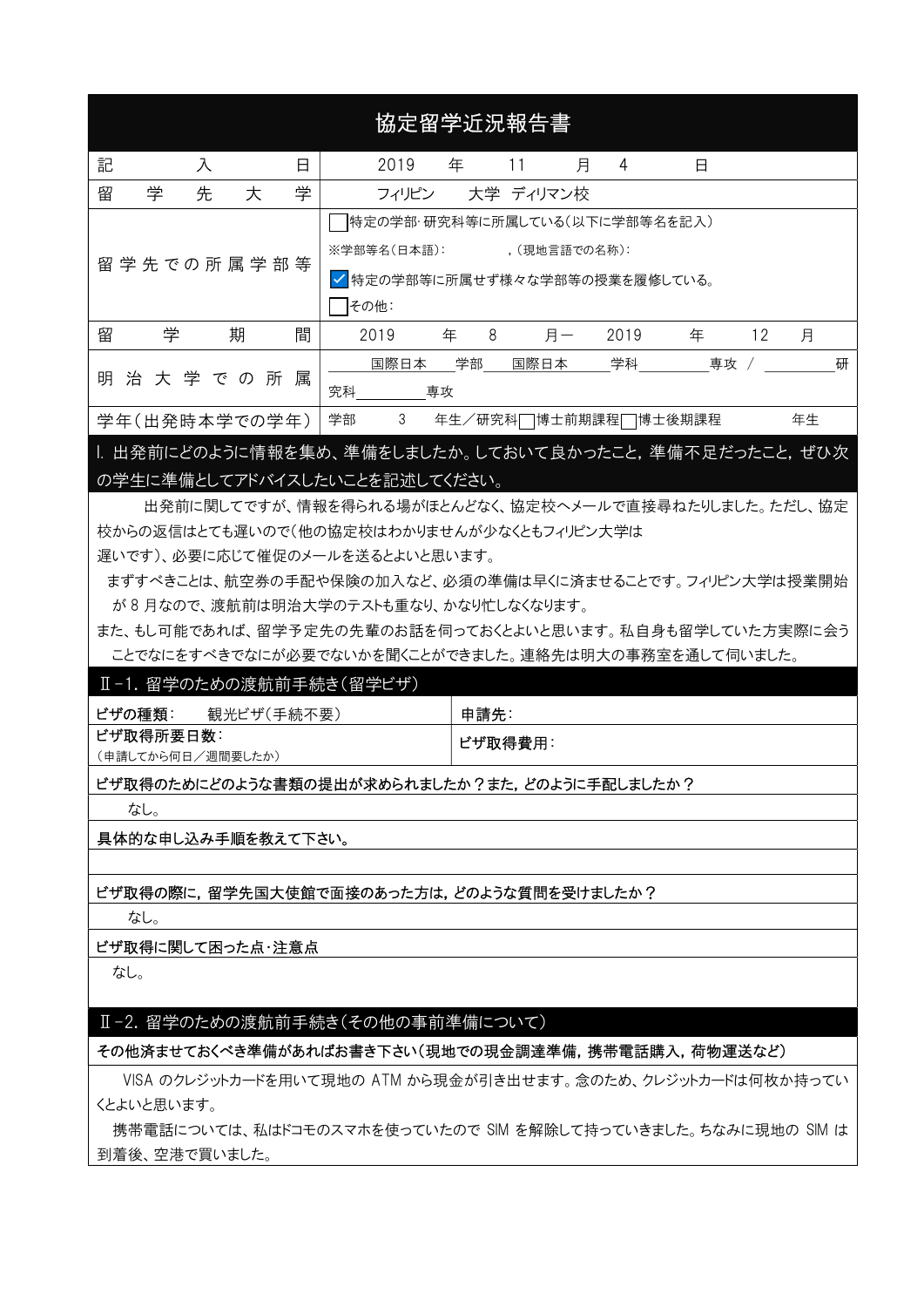| Ⅲ. 現地到着後のながれ                                                                                    |                                     |                                            |                                      |        |                                                                |  |  |  |  |  |  |
|-------------------------------------------------------------------------------------------------|-------------------------------------|--------------------------------------------|--------------------------------------|--------|----------------------------------------------------------------|--|--|--|--|--|--|
| 1.到着時の様子                                                                                        |                                     |                                            |                                      |        |                                                                |  |  |  |  |  |  |
| 利用航空会社                                                                                          | ANA                                 |                                            |                                      |        |                                                                |  |  |  |  |  |  |
| 航空券手配方法                                                                                         | エアトリ                                |                                            |                                      |        |                                                                |  |  |  |  |  |  |
|                                                                                                 | ※利用した旅行社・旅行サイト,格安航空券情報等があれば記入して下さい。 |                                            |                                      |        |                                                                |  |  |  |  |  |  |
| 大学最寄空港名                                                                                         | ニノイアキノ国際空港                          |                                            | 現地到着時刻                               | 13:30  |                                                                |  |  |  |  |  |  |
|                                                                                                 | √大学手配の                              | □知人の                                       | 7公共交通機関                              | ┌┐タクシー | □その他                                                           |  |  |  |  |  |  |
| キャンパスへの移動手段                                                                                     | 出迎え                                 | 出迎え                                        | (□バス□電車)                             |        |                                                                |  |  |  |  |  |  |
| 移動の所要時間                                                                                         | 2 時間                                |                                            |                                      |        |                                                                |  |  |  |  |  |  |
| 空港からキャンパスへの移動の際の注意点,タクシー・公共交通機関で移動する際の行き方,料金等                                                   |                                     |                                            |                                      |        |                                                                |  |  |  |  |  |  |
|                                                                                                 |                                     |                                            |                                      |        | 空港からキャンパスまでは、大学の送迎があったので問題なく行けました。注意点というほどではありませんが、空港とキャンパス間   |  |  |  |  |  |  |
| の距離は 20km 程度しかありませんが、交通渋滞のためにひどく時間がかかる可能性があります。                                                 |                                     |                                            |                                      |        |                                                                |  |  |  |  |  |  |
| 大学到着日                                                                                           | $\prime$                            | 27<br>月                                    | 16<br>日                              | 時頃     |                                                                |  |  |  |  |  |  |
| 2.住居について                                                                                        |                                     |                                            |                                      |        |                                                                |  |  |  |  |  |  |
| 到着後すぐに住居                                                                                        | ✓ はい                                | いいえを選んだ方:                                  |                                      | 月      | 日から入居可能だっ                                                      |  |  |  |  |  |  |
| 入居できましたか?                                                                                       | 「いいえ                                | た。                                         |                                      |        |                                                                |  |  |  |  |  |  |
| 住居のタイプ                                                                                          | ☑寮                                  | アパート                                       | その他(                                 |        |                                                                |  |  |  |  |  |  |
| 部屋の種類                                                                                           | 一人部屋                                | 二人部屋                                       | <mark>√</mark> その他(                  | 3 人部屋  | $\lambda$                                                      |  |  |  |  |  |  |
| ルームメイト                                                                                          | 日本人学生                               |                                            | 他国からの留学生 ✔ その他( 日本人とフィリピン人学生         |        |                                                                |  |  |  |  |  |  |
| 住居を探した方法                                                                                        | ┃✔┃大学の斡旋                            | 自分で探した                                     | その他(                                 |        |                                                                |  |  |  |  |  |  |
| 住居の申込み手順                                                                                        |                                     |                                            |                                      |        | 現地の事務室が手配してくれます。私の場合は、明治大学の事務室を経由して、大学の寮                       |  |  |  |  |  |  |
|                                                                                                 |                                     | でも問題がないかの確認を行いました。もしホームステイや他の住居に住む予定の方は、その |                                      |        |                                                                |  |  |  |  |  |  |
|                                                                                                 | 際にその旨を伝えれば問題ありません。                  |                                            |                                      |        |                                                                |  |  |  |  |  |  |
| 住居は渡航前に,また渡航後すぐに見つかりましたか?トラブルはありましたか?                                                           |                                     |                                            |                                      |        |                                                                |  |  |  |  |  |  |
|                                                                                                 |                                     |                                            |                                      |        | トラブルはそれほどありませんでしたが、エアコンがなく暑く、また、ゴキブリがそれなりに出現するという状況に最初は戸惑いました。 |  |  |  |  |  |  |
| そのような環境のため、一緒に住んでいた日本人学生の子は早々に引越しました。1年間滞在する<br>留学生は寮から出ていく方が多いようです。私は半年間のみの留学なので住み続けようと思っています。 |                                     |                                            |                                      |        |                                                                |  |  |  |  |  |  |
| 3.留学先でのオリエンテーションについて                                                                            |                                     |                                            |                                      |        |                                                                |  |  |  |  |  |  |
| オリエンテーションの有無                                                                                    | マあった                                | はかった                                       |                                      |        |                                                                |  |  |  |  |  |  |
| 日程                                                                                              |                                     | 7月最終週から8月の1週目                              |                                      |        |                                                                |  |  |  |  |  |  |
| 参加必須ですか?                                                                                        | ☑必須                                 | 任意参加                                       |                                      |        |                                                                |  |  |  |  |  |  |
| 参加費用は?                                                                                          | ✓│無料                                | 有料(金額:                                     |                                      |        |                                                                |  |  |  |  |  |  |
| 内容と様子は?                                                                                         |                                     |                                            |                                      |        | オリエンテーションでは大学の説明はもちろんのこと、他の留学生との交流もありました。その                    |  |  |  |  |  |  |
|                                                                                                 |                                     |                                            | 際、重要な手続きの説明もあるので、きちんと聞いておくことが望ましいです。 |        |                                                                |  |  |  |  |  |  |
| 留学生用特別がイダンス                                                                                     | ✓ あった                               | なかった                                       |                                      |        |                                                                |  |  |  |  |  |  |
| 授業開始日                                                                                           | 月<br>8                              | 3                                          | 日から                                  |        |                                                                |  |  |  |  |  |  |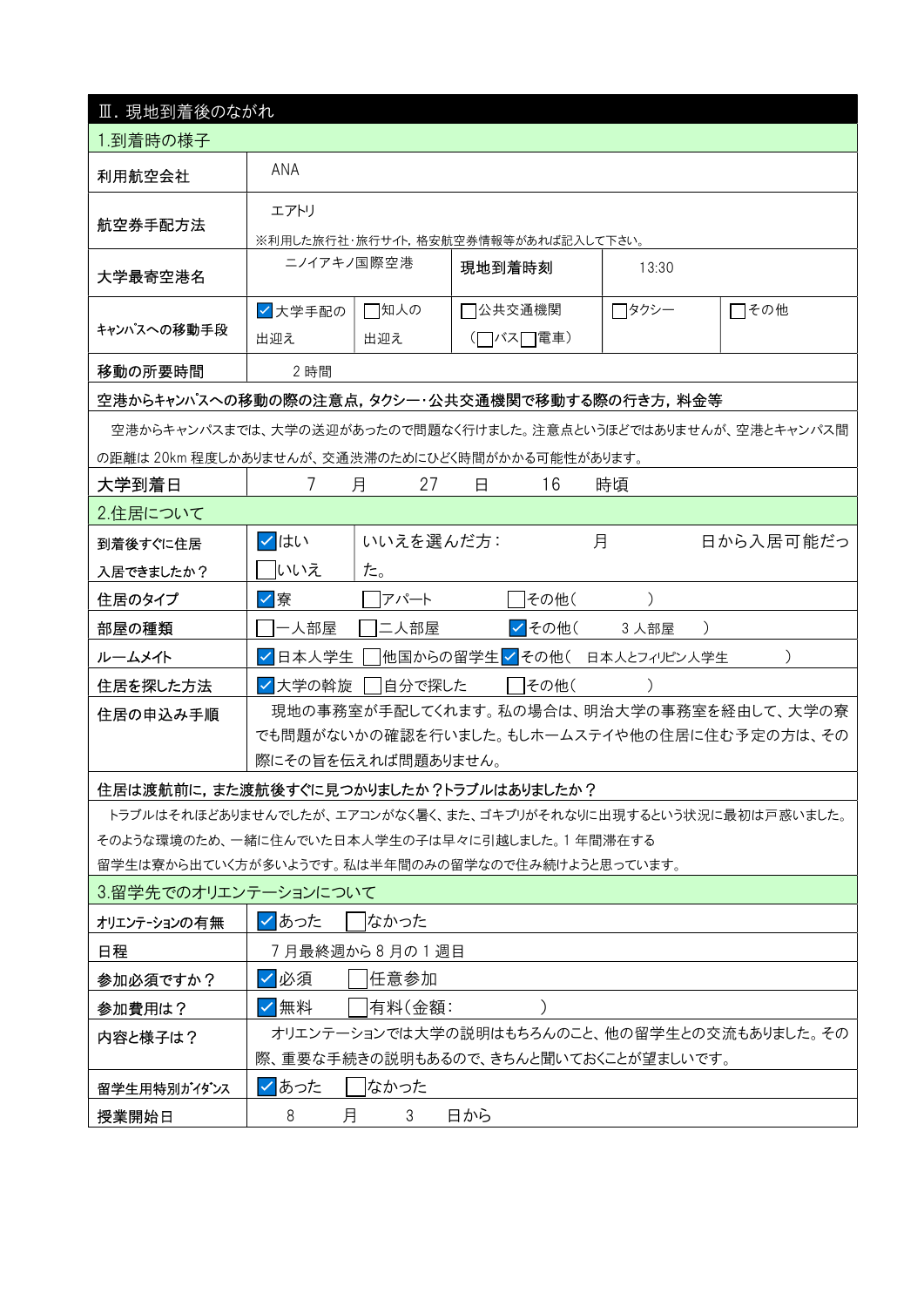#### Ⅳ. その他、渡航してから必要な手続きについて

### 1. 現地で滞在許可等の申請の必要はありますか?いつ、どこで、方法は?日数、料金は?トラブルは?

 観光ビザ(29 日間滞在可・手続きなし)で入国する場合、現地に到着後、大学の事務室へ書類とお金を提 出することで学生ビザを取得します。 その際、学生ビザの取得までに時間がかかるので(1−2 ヶ月)、その間の滞在を 可能にするために、現地で観光ビザの延長をしなければいけません。これは、大学からジープ二―で行けるショッピングモ ールのなかで行います。料金は約 3000 ペソ(約 6000 円)でした。

この手続きは日本にあるフィリピン大使館でもできるそうなので、余裕のある方はやっておいてもよいですが、現地で延長 するのも難しくはないので、どちらでもよいと思います。

### 2.その他現地でした手続きは?(健康診断、予防接種等)いつ、どこで、方法、日数、料金は?トラブルは?

一度だけ健康診断がありますが、キャンパス内のヘルスセンターで行うものなので、難しいことはありませんでした。

#### 3. 現地で銀行口座を開設しましたか?手続方法、必要書類、日数、料金は?トラブルは?

#### 4. 現地で携帯電話を購入しましたか?手続方法、必要書類、日数、料金は?トラブルは?

| Ⅴ. 履修科目と授業について                                                     |
|--------------------------------------------------------------------|
| 1.履修登録はいつどのような形で行いましたか?                                            |
| 出発前に(<br>月<br>日頃)                                                  |
| オンラインで登録    志願書類に記入して登録 <br> できなかった  <br> その他(                     |
| √ 到着後に(<br>$7\overline{ }$<br>31<br>月<br>日頃)                       |
| │ │オンラインで登録 │ │国際オフィス等の仲介 │ │できなかった <mark>✓ </mark> その他( 自ら学部を周って登 |
| 録                                                                  |
| あった<br><b>√なかった</b><br>登録時に留学生として優先されることは                          |
| 優先が「あった」方はどのように優先されましたか?                                           |
|                                                                    |
|                                                                    |
| 優先が「なかった」方はどのように登録しましたか?                                           |

 基本的に、フィリピン大学ディリマン校では、授業に人数の枠が設けられており、留学生はその余った枠にしか入る ことができません。そのため、まずは枠の空いている授業を探し、その上で登録を行います。ただ、教授によっては頼めば 入れてくれる場合もあるようですし、一つの授業が異なる時間・先生で開講されていることもあるので、取りたい授業が取 れないということはほとんどないと思います。

出発前に授業を登録した方は,現地で変更・追加できましたか?また希望通りの授業が取れましたか?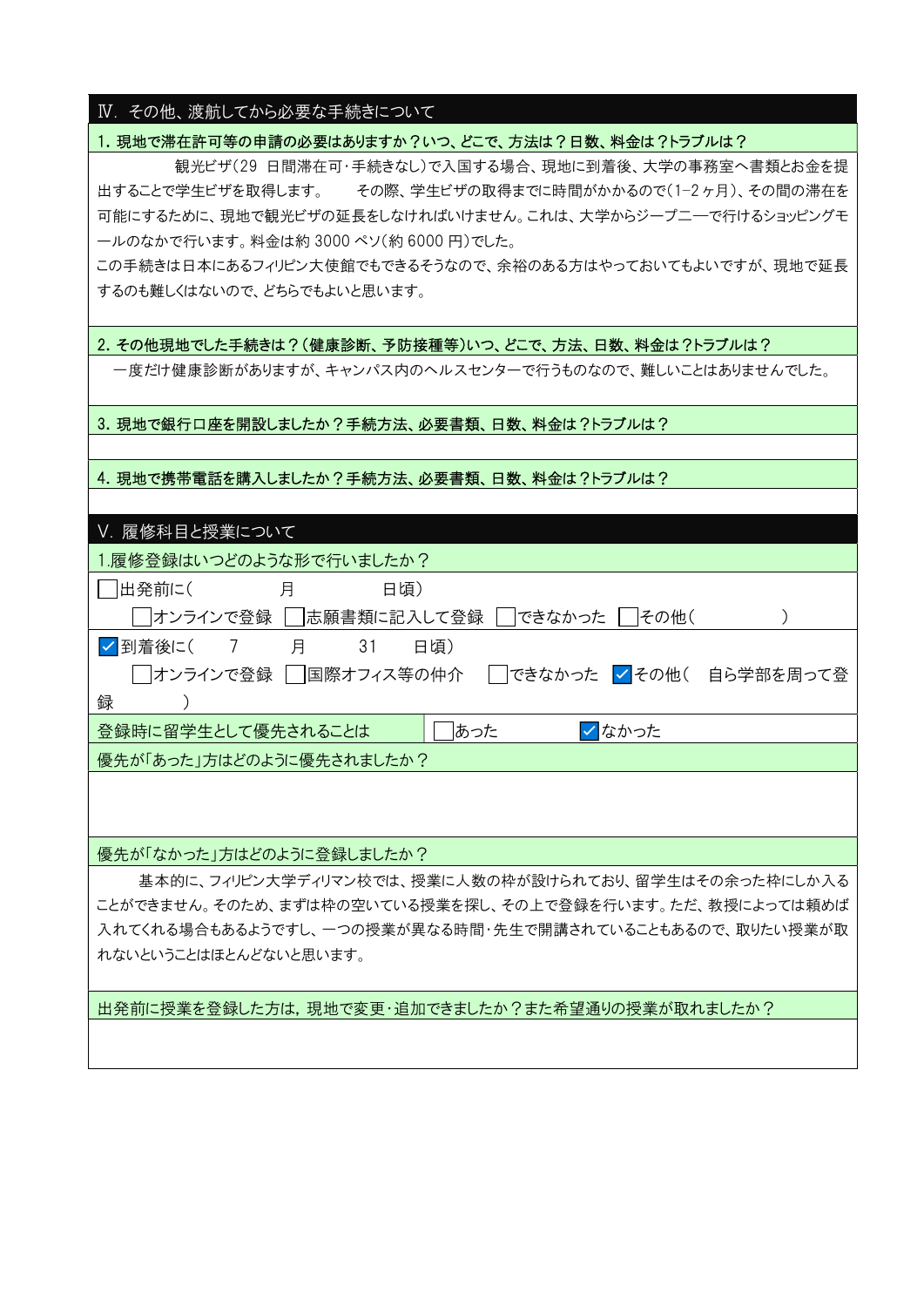|       | VI. 一週間のスケジュール 授業時間、課外活動、勉強時間等、毎日の生活について記入してください。 |              |              |              |                |                |                |
|-------|---------------------------------------------------|--------------|--------------|--------------|----------------|----------------|----------------|
|       | 月                                                 | 火            | 水            | 木            | 金              | 土              | 日              |
| 7:00  |                                                   |              |              |              |                |                |                |
| 8:00  | 起床                                                | 起床           | 起床           | 起床           | 起床             |                |                |
| 9:00  |                                                   |              |              |              |                | 起床             | 起床             |
| 10:00 |                                                   | 授業           | 授業           | 授業           | 授業             |                |                |
| 11:00 |                                                   | $\perp$      | 授業           | $\perp$      | $\perp$        |                |                |
| 12:00 | 昼食                                                | 昼食           | 昼食           | 昼食           | 昼食             | 昼食             | 昼食             |
| 13:00 | 勉強 OR 出かけ<br>る                                    | 授業           |              | 授業           |                | 勉強 OR 出<br>かける | 勉強 OR 出<br>かける |
| 14:00 | $\downarrow$                                      | $\downarrow$ | 授業           | $\downarrow$ | 授業             | $\perp$        | $\downarrow$   |
| 15:00 | $\downarrow$                                      |              | $\downarrow$ |              | $\perp$        | $\perp$        | $\downarrow$   |
| 16:00 | T                                                 | 勉強           |              | 勉強           |                | $\perp$        | $\downarrow$   |
| 17:00 | $\downarrow$                                      | $\downarrow$ | 勉強           | $\downarrow$ |                | $\downarrow$   | $\downarrow$   |
| 18:00 | $\downarrow$                                      | $\downarrow$ | $\downarrow$ | $\downarrow$ | 友達のイベ<br>ントに参加 | $\downarrow$   | $\downarrow$   |
| 19:00 | 夕食                                                | 夕食           | 夕食           | 夕食           |                | 夕食             | 夕食             |
| 20:00 |                                                   |              |              | 友達と談笑        |                |                |                |
| 21:00 | 勉強                                                | 勉強           |              |              |                | 勉強             | 勉強             |
| 22:00 |                                                   | 勉強           |              |              |                |                |                |
| 23:00 |                                                   | 自由時間         | 自由時間         | 自由時間         | 自由時間           |                |                |
| 24:00 | 就寝                                                | 就寝           | 就寝           | 就寝           | 就寝             | 就寝             | 就寝             |

#### Ⅶ. 現在までの感想

留学先大学、プログラムについて、授業、宿舎、生活全般についてなど、自由に書いてください。

留学先であるフィリピン大学ディリマン校は国内トップの大学であるということもあり、学生の質が非常に高く、皆個性 的です。そのため、私自身も毎日いろいろな刺激を受けています。

 授業はタガログ語混じりで、訛りもあるためかなり苦労して聞いています。また、行く前に英語の勉強をそれなりにしたつも りだったのですが、実際に授業を受けるとほとんど理解できず、何度も挫折しかけました。

 フィリピン人は日本人よりもルーズで、教授はほぼ確実に授業に遅れてきますし、なんの脈絡もなく授業が休みになるこ ともあります。初めの頃は戸惑っていたのですが、最近は慣れてきたのか、あまり気にしなくなりました。私もフィリピン人の ようになってきたのかもしれません。このような、その土地に染まるという経験ができるのは留学のよいところだと思います。

#### 留学先大学を目指す学生に向けてのアドバイスをお願いします。

留学のよい点は、いい意味で、自分の世界を壊せることです。とりわけ、フィリピンは発展途上国であり、日本では見られ ないような光景が多く広がっています。つまり、これは、既存の価値観を壊すきっかけがそこらじゅうに転がっているというこ とです。たしかに、ここでの生活は日本よりも過酷ですが、そのような生活を少しの間してみるのも、よい経験になるのでは ないでしょうか。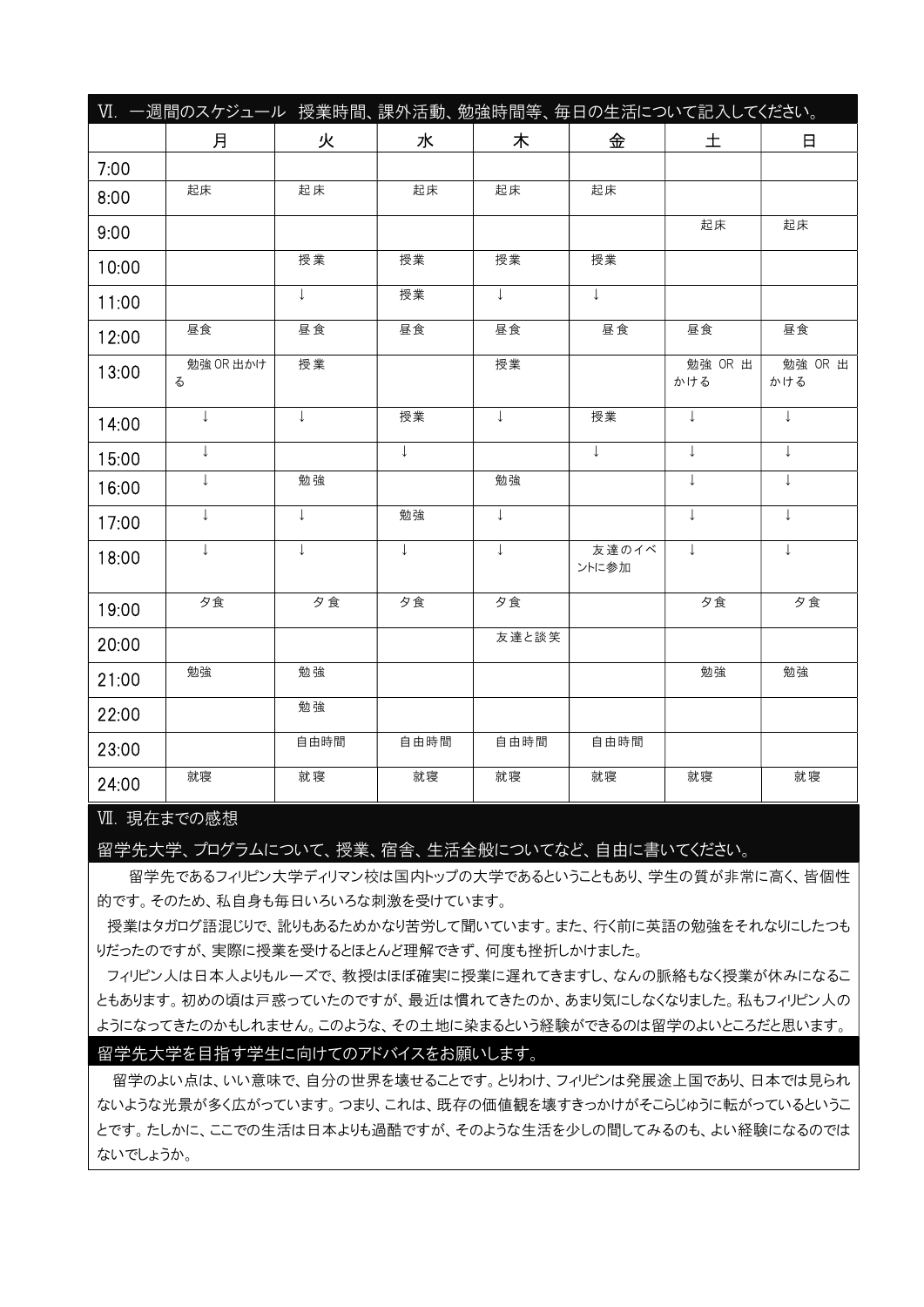|                                                                                        |                                                                               |                                       | Report of the program activities (during the program)                                                               |  |  |  |  |  |  |
|----------------------------------------------------------------------------------------|-------------------------------------------------------------------------------|---------------------------------------|---------------------------------------------------------------------------------------------------------------------|--|--|--|--|--|--|
| Date of reporting                                                                      | year 2019                                                                     | month Nov.                            | day 4                                                                                                               |  |  |  |  |  |  |
| <b>Host University</b>                                                                 |                                                                               | University of the Philippines Diliman |                                                                                                                     |  |  |  |  |  |  |
|                                                                                        | I belong to a specific department (Please fill out the following information) |                                       |                                                                                                                     |  |  |  |  |  |  |
| Department you belonging                                                               | ※ Name of the department:                                                     |                                       |                                                                                                                     |  |  |  |  |  |  |
|                                                                                        | $\vee$ I do not belong to any specific department and taking the classes of   |                                       |                                                                                                                     |  |  |  |  |  |  |
| to at the host university                                                              |                                                                               | various majors.                       |                                                                                                                     |  |  |  |  |  |  |
|                                                                                        | Other:                                                                        |                                       |                                                                                                                     |  |  |  |  |  |  |
| Duration of the exchange program                                                       | year 2019                                                                     | month 8                               | to year 2019<br>month 12                                                                                            |  |  |  |  |  |  |
| Department you belong to at                                                            | School of Global Japanese Studies<br>Major(field of study) Philosophy         |                                       |                                                                                                                     |  |  |  |  |  |  |
| Meiji University                                                                       | Graduate school of _____ Major_____                                           |                                       |                                                                                                                     |  |  |  |  |  |  |
| Year (before departure)<br>Undergraduate: year 3 / Graduate   Masters   Doctorate year |                                                                               |                                       |                                                                                                                     |  |  |  |  |  |  |
|                                                                                        |                                                                               |                                       | I. How did you find the information to prepare for your departure? Please report and give some                      |  |  |  |  |  |  |
|                                                                                        |                                                                               |                                       | advises for future exchange students going abroad on what they need to know and be                                  |  |  |  |  |  |  |
| informed.                                                                              |                                                                               |                                       |                                                                                                                     |  |  |  |  |  |  |
|                                                                                        |                                                                               |                                       | Firstly, it was difficult to get enough information about the abroad university, so I sent an email to the          |  |  |  |  |  |  |
|                                                                                        |                                                                               |                                       | university directly. However, please be careful that a reply from an office can be later than you expected.         |  |  |  |  |  |  |
|                                                                                        |                                                                               |                                       | What you have to do first is finishing all the required procedures. Especially, if you choose the University of the |  |  |  |  |  |  |
|                                                                                        |                                                                               |                                       | Philippines, you have to departure even in July because the classes of the university start in August. In other     |  |  |  |  |  |  |
|                                                                                        |                                                                               |                                       | words, you must be very busy right before you leave Japan. Also, if you can, I recommend to see or contact          |  |  |  |  |  |  |
|                                                                                        |                                                                               |                                       | some students who studied at the University of the Philippines. I could get useful information from them. You       |  |  |  |  |  |  |
| can contact them via the office of Meiji University.                                   |                                                                               |                                       |                                                                                                                     |  |  |  |  |  |  |
| II -1. Preparing before going exchange program (About VISA)                            |                                                                               |                                       |                                                                                                                     |  |  |  |  |  |  |
| Type: Sightseeing                                                                      |                                                                               | Where to apply:                       |                                                                                                                     |  |  |  |  |  |  |
| How long did it take to get a VISA: N/A                                                |                                                                               | Cost:                                 |                                                                                                                     |  |  |  |  |  |  |
| (How long did it take from the application to the acquisition of<br>your VISA?)        |                                                                               |                                       |                                                                                                                     |  |  |  |  |  |  |
|                                                                                        |                                                                               |                                       | What kinds of documents were required to submit to apply for VISA? How did you prepare those                        |  |  |  |  |  |  |
| documents?                                                                             |                                                                               |                                       |                                                                                                                     |  |  |  |  |  |  |
|                                                                                        |                                                                               |                                       |                                                                                                                     |  |  |  |  |  |  |

Please report on the details of applying process.

 $\overline{a}$ 

If you took any interview at the Embassy, please report on the details of the questions you were asked.

Were there any difficulties or notices to take the VISA?

# II-2. Preparation before departing for exchange program (Other topics)

Please report on any other necessary preparation before your departure.

You can withdraw cash with a credit card (VISA) from local ATM. If you have, you should two or more credit cards. About the smartphone, I unlocked a SIM and brought it from Japan. You can a local SIM card at the airport or an electronic store.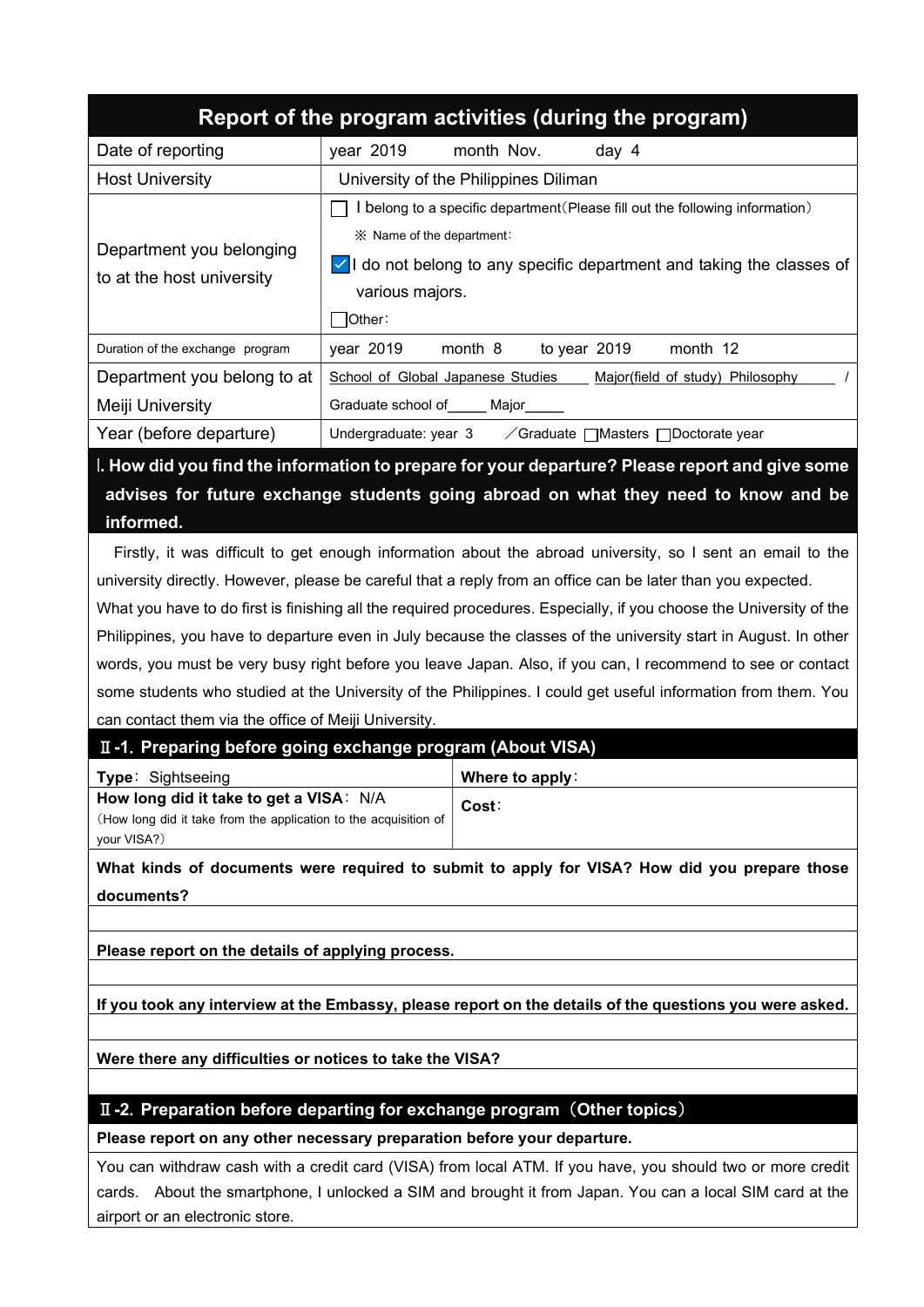| <b>II</b> . After Arrival                         |                                                                                                        |                                                                               |                                                |                                                                                                                        |             |                                                                                                                                   |  |  |  |  |  |
|---------------------------------------------------|--------------------------------------------------------------------------------------------------------|-------------------------------------------------------------------------------|------------------------------------------------|------------------------------------------------------------------------------------------------------------------------|-------------|-----------------------------------------------------------------------------------------------------------------------------------|--|--|--|--|--|
| 1. Arrival Information                            |                                                                                                        |                                                                               |                                                |                                                                                                                        |             |                                                                                                                                   |  |  |  |  |  |
| <b>Airline</b>                                    |                                                                                                        | <b>ANA</b>                                                                    |                                                |                                                                                                                        |             |                                                                                                                                   |  |  |  |  |  |
| How to purchase air ticket                        |                                                                                                        | Airtrip (エアトリ)                                                                |                                                |                                                                                                                        |             |                                                                                                                                   |  |  |  |  |  |
| <b>Arrival airport</b>                            |                                                                                                        | Airport                                                                       | Ninoy Aquino International                     | <b>Arrival time</b>                                                                                                    | 13:30       |                                                                                                                                   |  |  |  |  |  |
|                                                   |                                                                                                        | $\triangledown$ Pick-up of                                                    | Pick-up<br>$\Box$                              | Public<br>$\Box$                                                                                                       | $\Box$ taxi | $\exists$ other                                                                                                                   |  |  |  |  |  |
| How<br>get<br>to                                  | to the                                                                                                 | host                                                                          | οf<br>your                                     | transportation                                                                                                         |             |                                                                                                                                   |  |  |  |  |  |
| campus                                            |                                                                                                        | university                                                                    | friend                                         | (□Bus □Train)                                                                                                          |             |                                                                                                                                   |  |  |  |  |  |
| How long did it take from                         |                                                                                                        | 2 hours.                                                                      |                                                |                                                                                                                        |             |                                                                                                                                   |  |  |  |  |  |
| the airport to the campus?                        |                                                                                                        |                                                                               |                                                |                                                                                                                        |             |                                                                                                                                   |  |  |  |  |  |
|                                                   |                                                                                                        |                                                                               |                                                |                                                                                                                        |             | Are there any important points to get to the campus? Please inform on the cost of taxi or any transportations.                    |  |  |  |  |  |
|                                                   |                                                                                                        |                                                                               |                                                |                                                                                                                        |             | There is no trouble from the airport to the university. However, if I'm forced to say something, it took longer than expected due |  |  |  |  |  |
| to the traffic jam.                               |                                                                                                        |                                                                               |                                                |                                                                                                                        |             |                                                                                                                                   |  |  |  |  |  |
| <b>Arrival date</b>                               |                                                                                                        | month 7                                                                       | date 27                                        | time $4:00$ p.m.                                                                                                       |             |                                                                                                                                   |  |  |  |  |  |
| 2. Housing                                        |                                                                                                        |                                                                               |                                                |                                                                                                                        |             |                                                                                                                                   |  |  |  |  |  |
| Did you check-                                    | l✓∣Yes                                                                                                 |                                                                               |                                                | If your answer is "No": The date you checked-in was                                                                    |             |                                                                                                                                   |  |  |  |  |  |
| in soon after                                     | $\Box$ No                                                                                              |                                                                               |                                                | month                                                                                                                  | day         |                                                                                                                                   |  |  |  |  |  |
| arriving?                                         |                                                                                                        |                                                                               |                                                |                                                                                                                        |             |                                                                                                                                   |  |  |  |  |  |
| <b>Type of housing</b>                            |                                                                                                        | $\Box$ Other $($<br>V Dormitory<br>]Apartment                                 |                                                |                                                                                                                        |             |                                                                                                                                   |  |  |  |  |  |
| Type of the room                                  |                                                                                                        | Alone<br>Other (three persons<br>two persons                                  |                                                |                                                                                                                        |             |                                                                                                                                   |  |  |  |  |  |
| <b>Room mates</b>                                 |                                                                                                        | √Japanese Student   International Student   √Other ( Phillipino students      |                                                |                                                                                                                        |             |                                                                                                                                   |  |  |  |  |  |
| 0                                                 |                                                                                                        | Other(<br>$\vee$ Recommendation from host university<br>$\square$ by yourself |                                                |                                                                                                                        |             |                                                                                                                                   |  |  |  |  |  |
| Details of the                                    |                                                                                                        |                                                                               |                                                |                                                                                                                        |             | The local office prepared all. What I have to do was to confirm that I lived in the dorm or not. If                               |  |  |  |  |  |
| application                                       |                                                                                                        | you would like to live outside, that's OK to tell them that thing.            |                                                |                                                                                                                        |             |                                                                                                                                   |  |  |  |  |  |
|                                                   | Have you decided your accommodation before departure or after arriving easily? Were there any troubles |                                                                               |                                                |                                                                                                                        |             |                                                                                                                                   |  |  |  |  |  |
| to find it?                                       |                                                                                                        |                                                                               |                                                |                                                                                                                        |             |                                                                                                                                   |  |  |  |  |  |
|                                                   |                                                                                                        |                                                                               |                                                |                                                                                                                        |             | The problems are that there is no air conditioner and some insects like cockroaches often appear in the dorm. Because of          |  |  |  |  |  |
|                                                   |                                                                                                        |                                                                               |                                                | these problems, many students who stay in the Philippines for one year tend to leave the dorm.                         |             |                                                                                                                                   |  |  |  |  |  |
| 3. Orientation                                    |                                                                                                        |                                                                               |                                                |                                                                                                                        |             |                                                                                                                                   |  |  |  |  |  |
| Was there any orientation?                        |                                                                                                        |                                                                               | ้∣No<br><b>Yes</b>                             |                                                                                                                        |             |                                                                                                                                   |  |  |  |  |  |
| <b>Date</b>                                       |                                                                                                        |                                                                               | From last week of July to first week of August |                                                                                                                        |             |                                                                                                                                   |  |  |  |  |  |
| Was it mandatory to attend?                       |                                                                                                        |                                                                               | No]<br><b>Yes</b>                              |                                                                                                                        |             |                                                                                                                                   |  |  |  |  |  |
| Did it cost any?                                  |                                                                                                        |                                                                               | No. It's free of charge.                       |                                                                                                                        | Yes(Cost:   |                                                                                                                                   |  |  |  |  |  |
| <b>Contents (details)</b>                         |                                                                                                        |                                                                               |                                                | *Some information about school life, life in the Philippines.<br>*Meeting and mingle with other international students |             |                                                                                                                                   |  |  |  |  |  |
|                                                   |                                                                                                        | $ $ $\vee$ Yes                                                                | $\neg$ No                                      |                                                                                                                        |             |                                                                                                                                   |  |  |  |  |  |
| Was there any special guidance<br>arranged<br>for |                                                                                                        | exchange                                                                      |                                                |                                                                                                                        |             |                                                                                                                                   |  |  |  |  |  |
| students?                                         |                                                                                                        |                                                                               |                                                |                                                                                                                        |             |                                                                                                                                   |  |  |  |  |  |
|                                                   |                                                                                                        | month 8                                                                       |                                                |                                                                                                                        |             |                                                                                                                                   |  |  |  |  |  |
| Date of beginning of the class                    |                                                                                                        |                                                                               | day 3                                          |                                                                                                                        |             |                                                                                                                                   |  |  |  |  |  |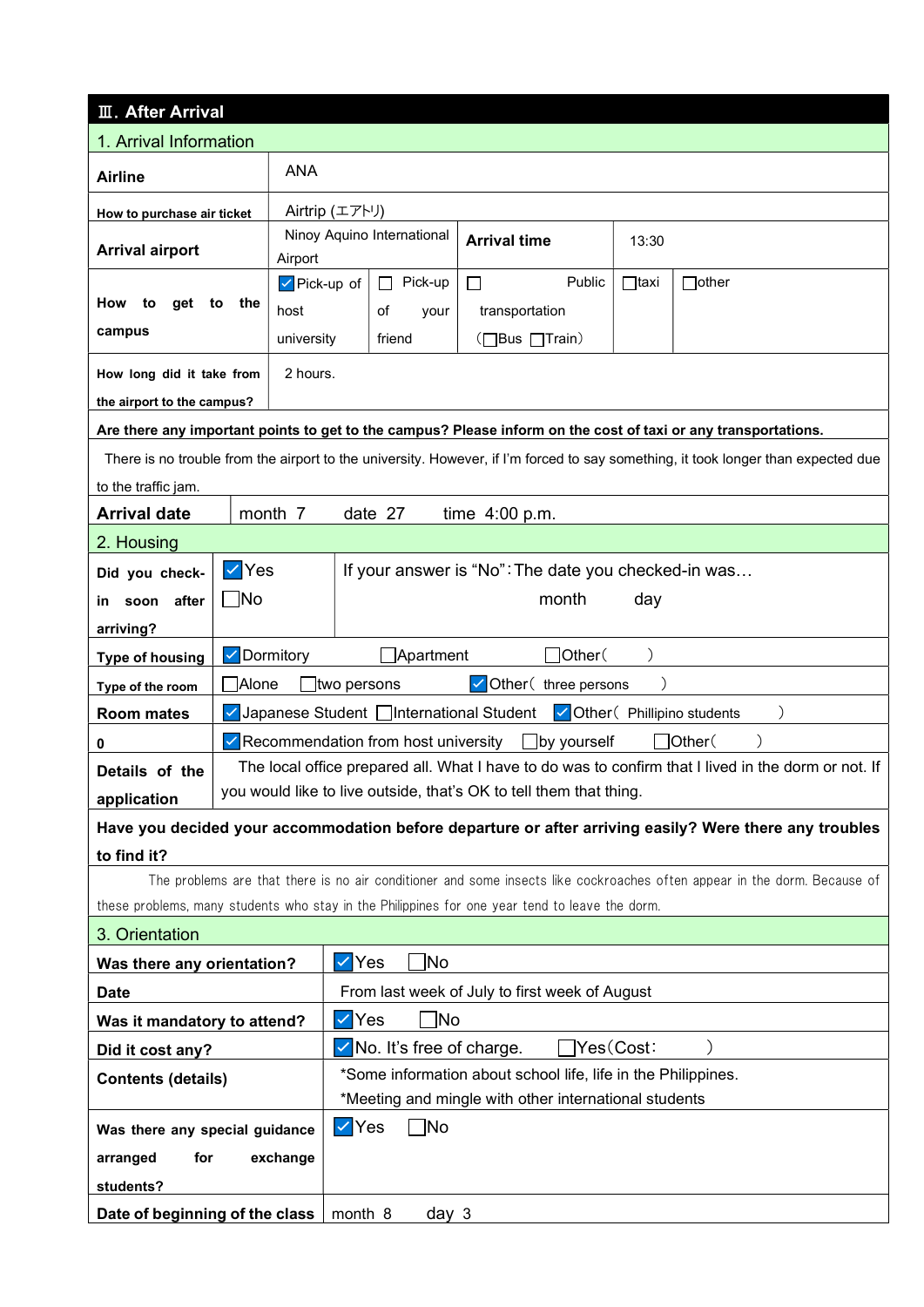|  |  |  | IV. Other process to be completed after arriving |
|--|--|--|--------------------------------------------------|
|--|--|--|--------------------------------------------------|

## 1.Was it necessary to get any permission of staying after arriving? If yes, where, report on when, and how to apply for a permission? How long and how much did it take? Was there any trouble?

If you enter a country with sightseeing visa, you have to get a student visa. You can apply it by submitting some papers and money to the university office. The procedure of a student visa take at least a month so you have to extend your sightseeing visa to make your stay during the procedure. The sightseeing visa can be extended in the shopping mall near the university. It cost about 3000 peso (6000 yen).

2.Were there any other procedures you completed after arriving? (E.g. medical checkup, inoculation and etc.) If yes, report on where, when, and how did you complete them? How long and how much did it take? Was there any trouble?

I took a medical checkup just once but there was no troubles because it was conducted at the health center In the campus.

3.Did you open any bank account abroad? How did you open it and what kinds of documents were required to apply? How long and how much did it take? Was there any trouble?

4.Did you purchase any cellphone? How did you open it and what kinds of documents were required to purchase it? How long and how much did it take? Was there any trouble?

| V. Course registration and classes                                                                                        |  |  |  |  |  |  |  |  |  |
|---------------------------------------------------------------------------------------------------------------------------|--|--|--|--|--|--|--|--|--|
| When and how did you register your courses?                                                                               |  |  |  |  |  |  |  |  |  |
| Before departure (approximate date: month<br>day                                                                          |  |  |  |  |  |  |  |  |  |
| ]Online $\Box$ Filling out an application form $\Box$<br>Not allowed to register $\Box$<br>lother(                        |  |  |  |  |  |  |  |  |  |
| $\vee$ After arriving (approximate date: around month<br>day 31<br>7                                                      |  |  |  |  |  |  |  |  |  |
| △ Online △ With support by International office at the host university                                                    |  |  |  |  |  |  |  |  |  |
| Not allowed to register $\vee$ other (Visiting each departments' office                                                   |  |  |  |  |  |  |  |  |  |
| √∣No<br>- IYes<br>Was there any priority as an exchange                                                                   |  |  |  |  |  |  |  |  |  |
| student?                                                                                                                  |  |  |  |  |  |  |  |  |  |
| If your answer is Yes, please report on the details.                                                                      |  |  |  |  |  |  |  |  |  |
|                                                                                                                           |  |  |  |  |  |  |  |  |  |
|                                                                                                                           |  |  |  |  |  |  |  |  |  |
| If your answer is No, how did you register your classes?                                                                  |  |  |  |  |  |  |  |  |  |
| International students can take a class that has available seats. So, international students firstly have to search for a |  |  |  |  |  |  |  |  |  |
| class which has vacant seats and after that, they register the class. At this point, we don't have a priority. However,   |  |  |  |  |  |  |  |  |  |
| even when there is no available space, you have a chance to take it by asking a teacher, so almost all international      |  |  |  |  |  |  |  |  |  |
| students seemed to join the classes they want to take.                                                                    |  |  |  |  |  |  |  |  |  |
| If you had registered the courses before departure, could you change or add any classes after arriving? Could             |  |  |  |  |  |  |  |  |  |
| you register all the classes which you wished to attend?                                                                  |  |  |  |  |  |  |  |  |  |
|                                                                                                                           |  |  |  |  |  |  |  |  |  |
|                                                                                                                           |  |  |  |  |  |  |  |  |  |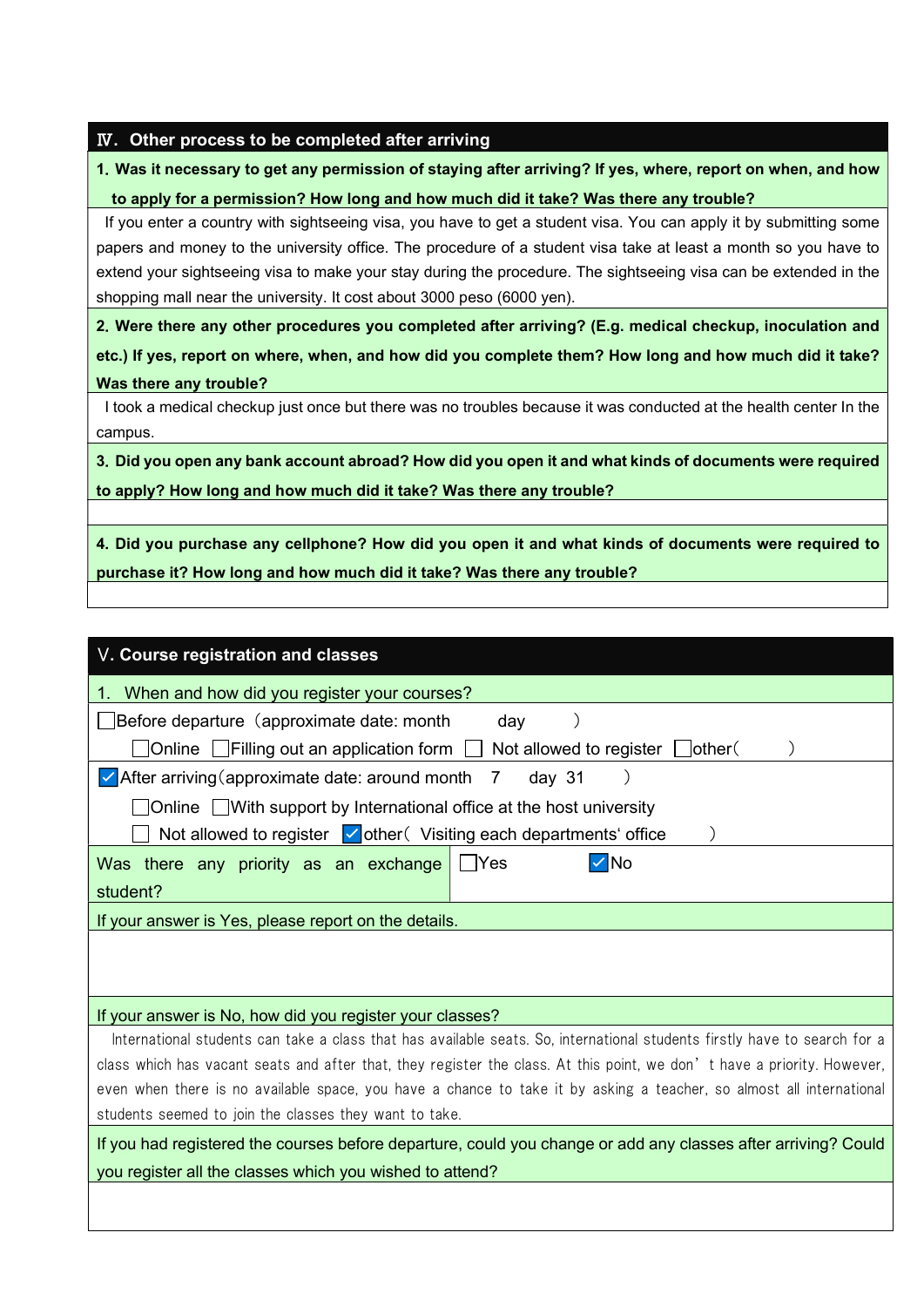|       | VI. Weekly Schedule (Please enter your daily life such as class, activities, and self studies.) |    |                    |              |    |              |    |                  |    |                          |    |                          |    |
|-------|-------------------------------------------------------------------------------------------------|----|--------------------|--------------|----|--------------|----|------------------|----|--------------------------|----|--------------------------|----|
|       | Mon                                                                                             |    | <b>Tue</b>         | <b>Wed</b>   |    | Thu          |    | Fri              |    | <b>Sat</b>               |    | Sun                      |    |
| 7:00  |                                                                                                 |    |                    |              |    |              |    |                  |    |                          |    |                          |    |
| 8:00  | Wake up                                                                                         |    | Wake up            | Wake<br>up   |    | Wake<br>Up   |    | Wake<br>up       |    |                          |    |                          |    |
| 9:00  |                                                                                                 |    |                    |              |    |              |    |                  |    | Wake up                  |    | Wake<br>Up               |    |
| 10:00 |                                                                                                 |    | Class              | Class        |    | Class        |    | Class            |    |                          |    |                          |    |
| 11:00 |                                                                                                 |    | J.                 | $\downarrow$ |    | T            |    | $\downarrow$     |    |                          |    |                          |    |
| 12:00 | Lunch                                                                                           |    | Lunch              | Lunch        |    | Lunch        |    | Lunch            |    | Lunch                    |    | Lunch                    |    |
| 13:00 | Studying<br>Going out                                                                           | or | Class              |              |    | Class        |    |                  |    | Studying<br>Goung<br>out | or | Studying<br>Going<br>out | Or |
| 14:00 | ↓                                                                                               |    | T                  | Class        |    | ↓            |    | Class            |    | ↓                        |    | ↓                        |    |
| 15:00 | ↓                                                                                               |    |                    | $\downarrow$ |    |              |    | $\downarrow$     |    | $\downarrow$             |    | ↓                        |    |
| 16:00 | T                                                                                               |    | Studying           |              |    | Studying     |    |                  |    | $\downarrow$             |    | T                        |    |
| 17:00 | $\downarrow$                                                                                    |    |                    | Stuying      |    |              |    |                  |    | $\downarrow$             |    | T                        |    |
| 18:00 |                                                                                                 |    |                    |              |    |              |    |                  |    | ↓                        |    | ↓                        |    |
| 19:00 | Dinner                                                                                          |    | Dinner             | Dinner       |    | Dinner       |    | Joining<br>event | an |                          |    |                          |    |
| 20:00 |                                                                                                 |    |                    |              |    |              |    |                  |    | Dinner                   |    | Dinner                   |    |
| 21:00 | Studying                                                                                        |    | Studying           | Studying     |    | Studying     |    |                  |    | Studying                 |    |                          |    |
| 22:00 | ↓                                                                                               |    |                    | ↓            |    | ↓            |    |                  |    | $\downarrow$             |    |                          |    |
| 23:00 |                                                                                                 |    |                    |              |    |              |    |                  |    |                          |    |                          |    |
| 24:00 | Going<br>bed                                                                                    | to | Going<br>to<br>bed | Going<br>bed | to | Going<br>bed | to | Going<br>bed     | to | Going<br>bed             | to | Going<br>bed             | to |